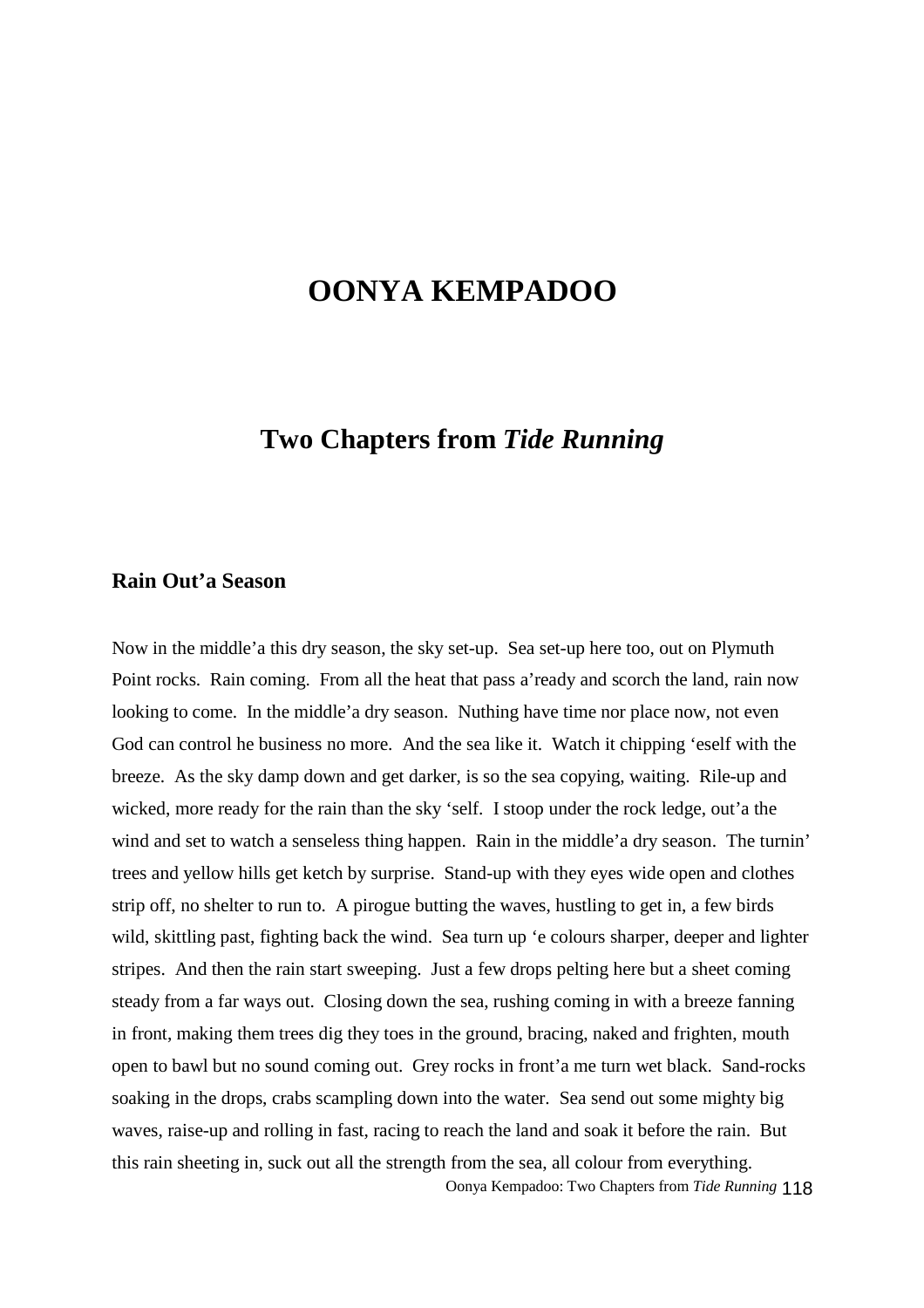Lashing coming, overtake them waves and whip the land. Trees taking licks, streaks raining blows on hills disappearing quick, gone. Only white and grey humps left, and the stinging rain voice that drown out even the sea. Just the rocks close-up scrouch down with me. Black shiny ones outside crying. Little rivers waggling away loose bits'a sand. Can hardly see the water toes at the end'a the rocks, peeping out from under the white blanket, floating up and down. And the rain shushing, slicing and shushing with the wind behind it. Chicken flesh grow on me skin, little bumps raise-up. Ice run from me foot right up to me ears. A shiver. In this cold whiteness the sea come like a dead body. Dark, grey and swoll'n, rain pocking holes in 'e skin, floating it and sliding it round. Dead feet bumping the rocks and another sheet'a rain fan past on its way to cover down the hills. A coffin shroud. Chicken skin.

This kind'a deadliness is a strange one. Come to show you how small you is. Or how it can take you, just so. Wiping out near everything you can see, that you know is there, making up things out'a water and air. White and grey feelings come to jumbie you. Shushing, cloaking down you brain till you can't tell what time gone, how long you dead and driffing, floating with glass eyes open and rain beating on them. Me leg ketch cramp, I shift and straighten it out in front'a me.

As it come, so the rain going, lifting off the whiteness as it leaving, ribbons dribbling past. Shreds and shadows left in the creases'a hills, between rocks, still whispering shush. White-rice grains'a rain falling silent and straight down now, see them slowing 'gainst the colours coming back out. Wind gone with the rain. Sea sulksing and li'l dripping trickling sounds waking up round me. One'a the crabs peep over the top of a rock. Suckershells crackling, drinking. Hills showing up theyselves, yellow brighter. The trees with they skin darken wet, trying to lift up they green. But none couldn'a figure the reason why. Where the rain come from now, where it going?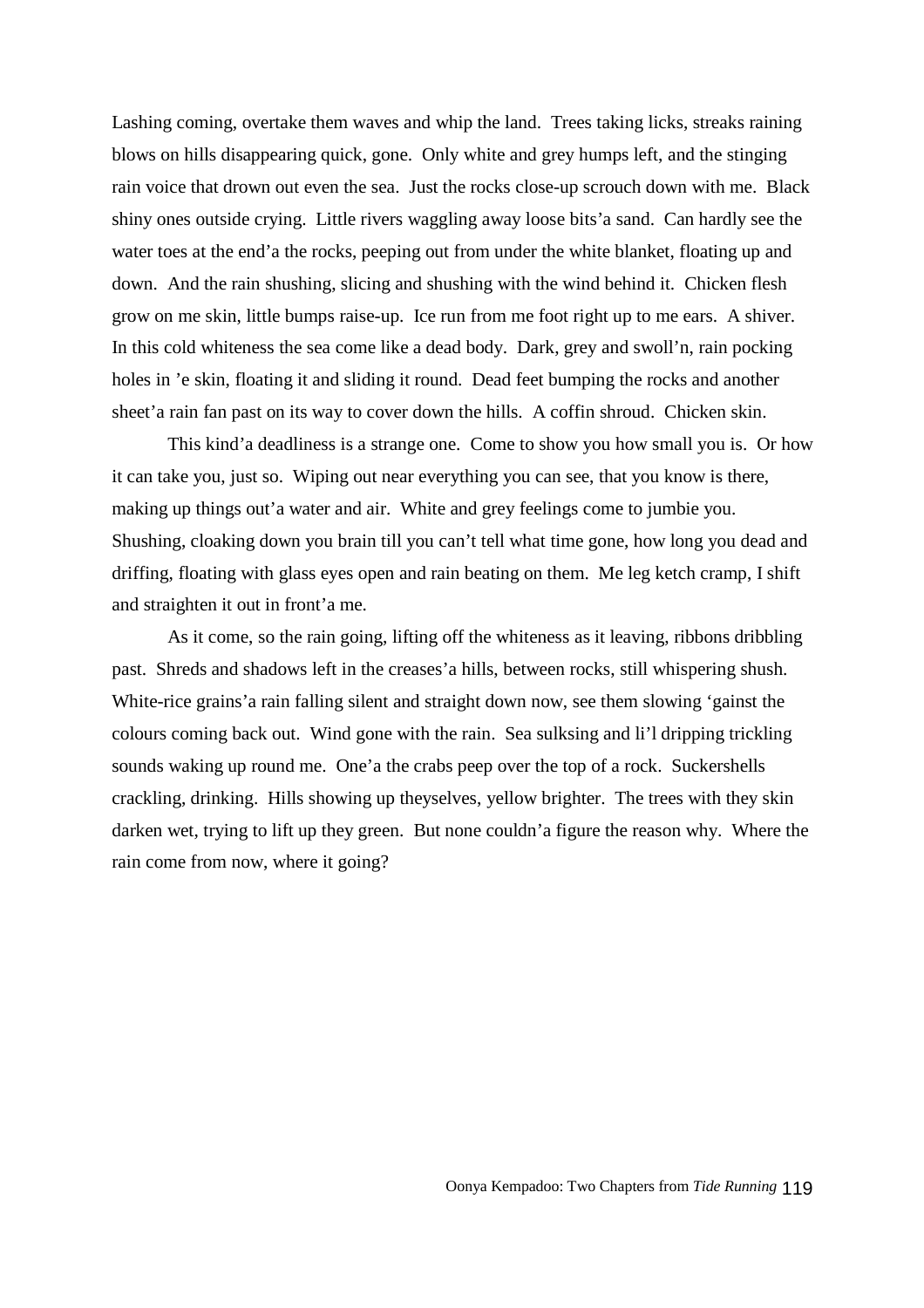#### **Our Worship Sir**

Was in Court Number Two I had to go and waste my time, up in front, close behind a jacket mister who busy-looking, turn-page reading and pulling he fat nose. The room small, like a classroom and the teacher sitting up in the box with a old fan by him. Dwarfie school desk and chairs on one side, scratches all over the benches, corners rubbed down by nervy hands, varnish wear-off the edges. The place smell hot and dusty like a classroom too. Only thing missing is chalk. No use, nuh.

'Gilbert Ramsey! Gilbert Ramsey! No appearance, Your Worship.'

'Pauline George! Pauline George! No appearance, Your Worship.'

'Twenty-ninth'a June.' Teacher look at the lady sitting behind a desk by him.

She look up at him and raise-up her pencil-line eyebrows. 'Yes, I hear you.' She keep them raise-up and write the date, scratching she head with the top'a the pen, fingertips stubby and round-off from housework like Lynette own.

'Terence Samuel! Terence Samuel! Present, Your Worship.'

The fella come and stand next to me, Mr Jacket still reading and writing on some yellow paper.

Teacher flap he hand to the police by him. 'Prosecutor?'

'PROSECUTOR' mark-up on he fat black book so everybody could know is he own. Voice deep-deep to fit a man looking like he. Short and red, he head like a rock, chin squareoff and forehead squash down he nose. Big Pro. He voice come from down by he belt, boom round in he broad chest spanning he uniform button tight.

'. . . Unable to proceed today . . .'

Miss Eyebrow inspec'ing she big grubby book, taking she own sweet time.

'. . . Come back on the twenty-sixth'a June . . .'

The fella go back outside fumesing. They wasting people time.

A rough-up fella on the bench next to me. Scar-up all over he head and neck. Piece'a ears gone, a old tom cat - head and neck in one, shoulders tough and thick. A damage-look in he small eyes, like he brain beat-up too. Take he two big-skin hands and scrub he shave-head and face, set back looking out the louvres.

Outside, the sea chilling, looking close like a wall going up to the sky. Hot sun scorching rooftops in town to a red tin desert. Bus sounds and music from the market square, stifle and smuthered. Fort Granby outline 'gainst the sky and, lower down, the tall church

Oonya Kempadoo: Two Chapters from *Tide Running* 120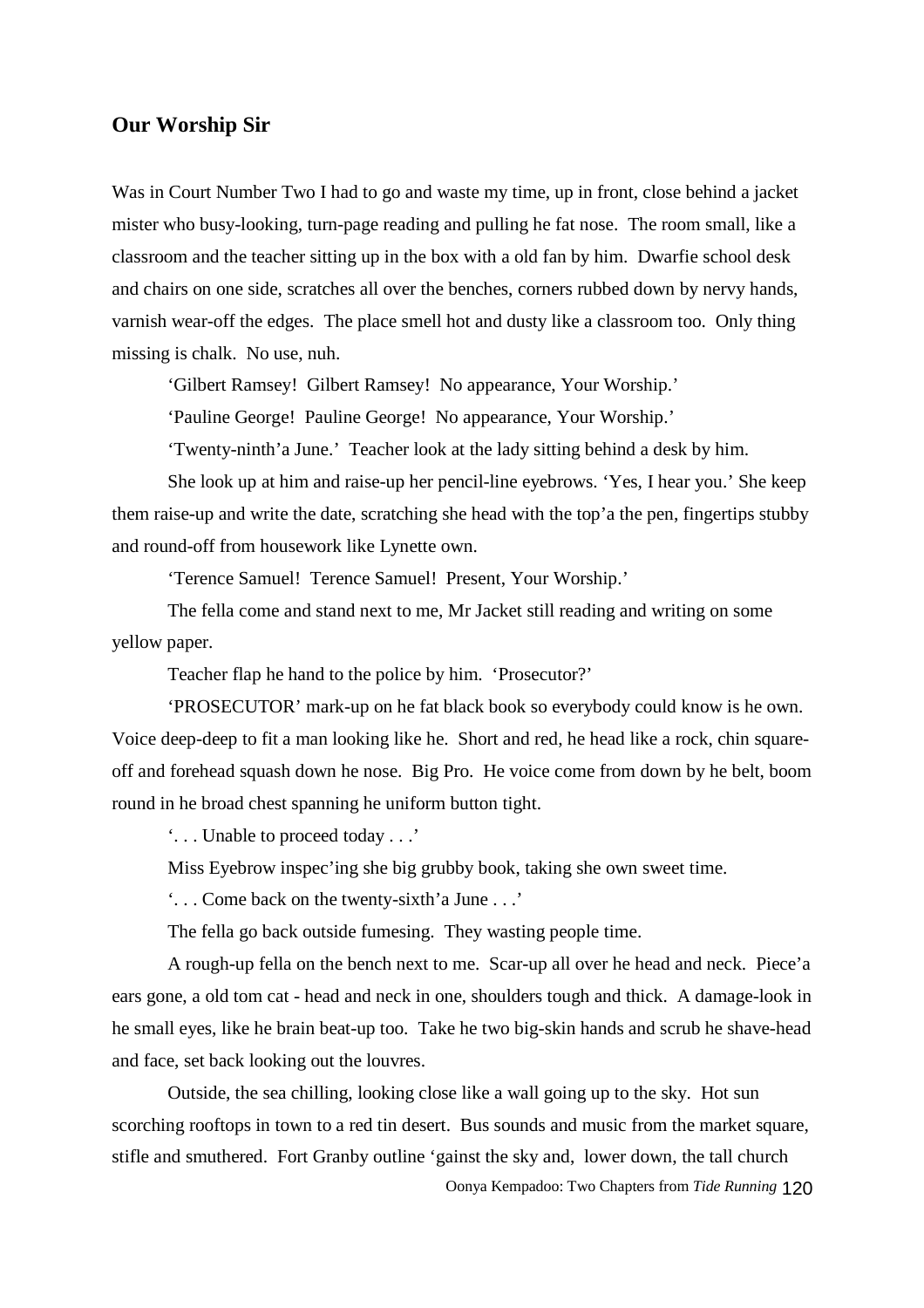tower with the balls balance right on the end'a the points. A old lady come out'a she kitchen squinting and go down she back step, one at a time. Heat whiten she hair more and dance like glass off she galvanise roof. Broad bright green banana leaf waggle 'gainst the louvres'a the courthouse, dodging a hot breeze driffing in - the only living colour 'part from the sea. Tom Cat stretch and yawn. Time stretch 'eself too.

Next case is Tom Cat own. When he name call and he stand up, the back'a the class start sniggling and holding in laughs. He pants tight tight and pinch-up in he bumsey. Crook he knees and pull it out, fix he balls and spin a finger in he nosehole.

Like all'a them know Tom Cat. Big Pro smiling, call the wic'ness – is a old man, all excitey, getting on 'bout what Tom Cat do he, t'ief he food, all kind'a thing and how he go 'chop he up'. Big Pro cool he down, them jokers in the back laughing.

In a silence, when teacher busy writing, Tom Cat let out one loud belch. Miss Eyebrow duck she head giggling and Tom Cat start fanning. Fanning the stink belch slow over to Big Pro. Set them off laughing again. Teacher patience done. Wasting people time. The wic'ness carrying on again. And all when he finish done and they shoo he from the stand, they only give Tom Cat a small charge – a two-fifty – and tell he 'he get off light'. Tom Cat vex 'cause he want a 'lickle two-months' instead, he like it inside the townhouse. Brace heself back on the bench steupsing and watching the sea.

Mornin' dragging 'eself into the next case.

'Lucille Smith!' A woman get up from a bench behind.

Teacher take off he spectacle, rub he eye and wave she to the stand. She squeeze past, brushing she bumsey on Big Pro desk to step up onto the small box.

'Hold the Bible with yuh right hand.' Miss Eyebrow say from behind she desk.

Pro get up slow, scraping the chair and running he finger inside he belt, clearing he chest. Teacher put back on he spectacle and look out the window. He is a Indian-mix man, must'e from Trinidad. Hair stand up, comb back sharp, make he look stric'er. Serious face, eyes quick, he hand tired'a writing.

'Tell the Magistrate your name and where you live,' Pro rumble, swelling he chest and rolling he hand towards Teacher.

She start, Teacher writing down, the woman talking and looking up at the ceiling, roll she eye to Pro when she finish.

Pro breathe in deep. Important. 'Do you remember the day of the sixth of October 1998?'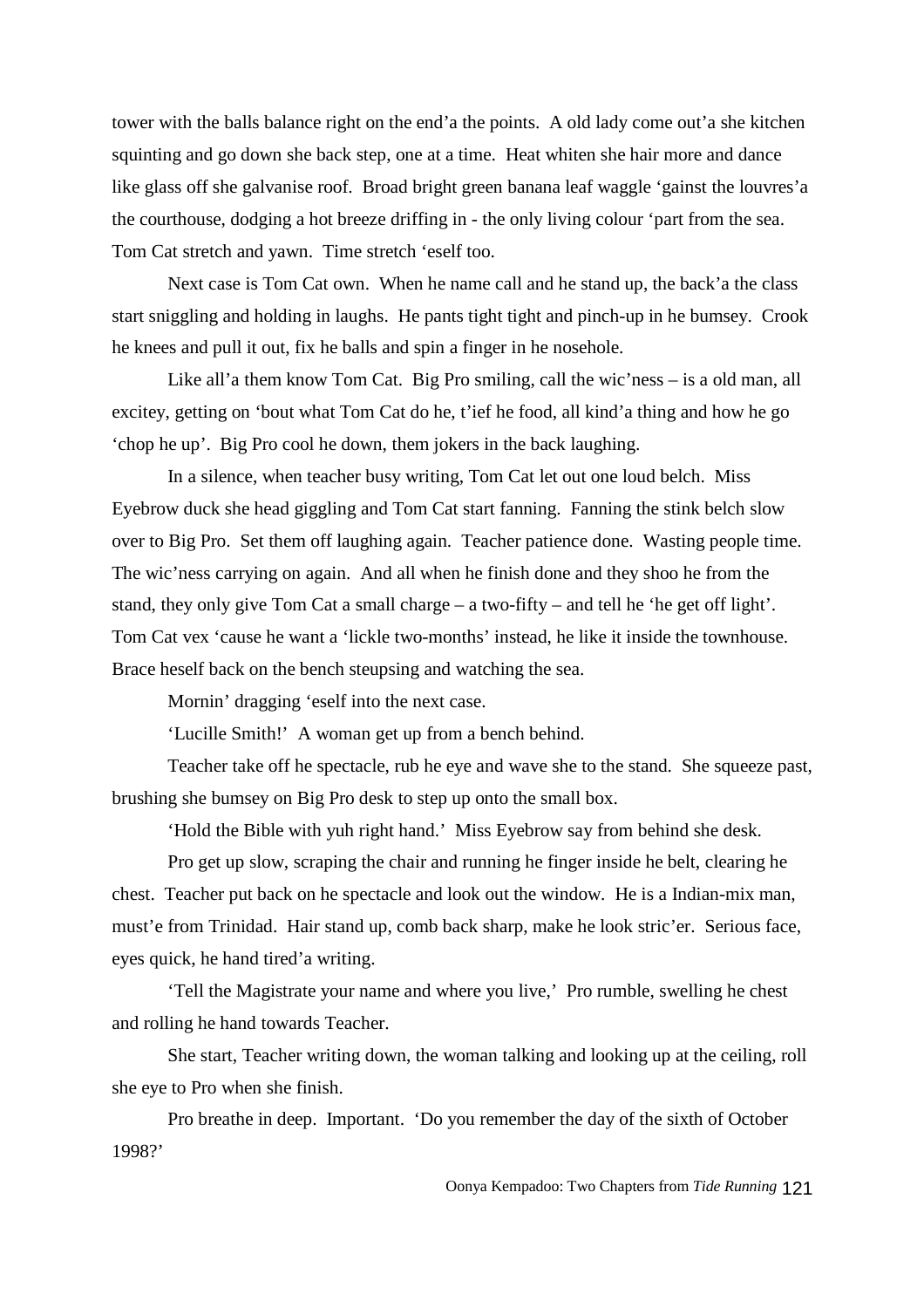'Sixth'a October?' The woman rolling she head quite back now. Pull-in both'a she lip and bite them, look down, check each side'a she jeans-pants.

Big Pro turn to her.

'I t'ink so, heh.' Shame and smiling, getting on like a li'l girl. She almost big-size like Pro. Hair paste back neat, face shining with Vaseline, t-shirt with a gold print spanning she waist big as she bosom.

'You think so?'

'Oh yeah, yeah I rememba. Un-humn yes.'

'Where were you at six-thirty a.m. that day?'

'Six-t'irty in de evening? I was home.'

'No, A.M. In the morning.'

'Oh A.M, right.' Tap she head, hold on the stand and brace forward. 'Yes, in de morning,' she get it, 'I was home. Dat was when Georgie come and tell me dis fella breakin me shop. Georgie does live by me, he ketch . . .'

'Hold up! Hold up.'

Them police in the back chucking small laugh at the woman stupidness. Big Pro heself smiling at Teacher and swelling up he chest to continue.

'You can only say what you saw, only that.'

She watching the fella next to me and he stare she back, bold-face.

'Where is your shop located? . . . So it's part of a big building . . . And the building is made up of what?'

'Wall. Is a wall building.' She look at Pro like he should know better, he must know the concrete building heself but Pro looking at Miss Eyebrow and they shaking they heads together.

'And the shop is in this building? How many openings?'

'Opening? I didn't leave nuthing open.'

Gaffles from the back.

'No. Doors.' Roll her on with he hand.

'Well, it have a sliding door to the front and two half'a door to the back.'

She feel good with she answer, nod and plunk she hands behind she waist. Look down at Pro sideways. She ready again but 'two half'a door' echoing round the back'a the room. A police hold up three fingers and slapping the bench. Pro smiling round. Teacher have to watch outside for patience.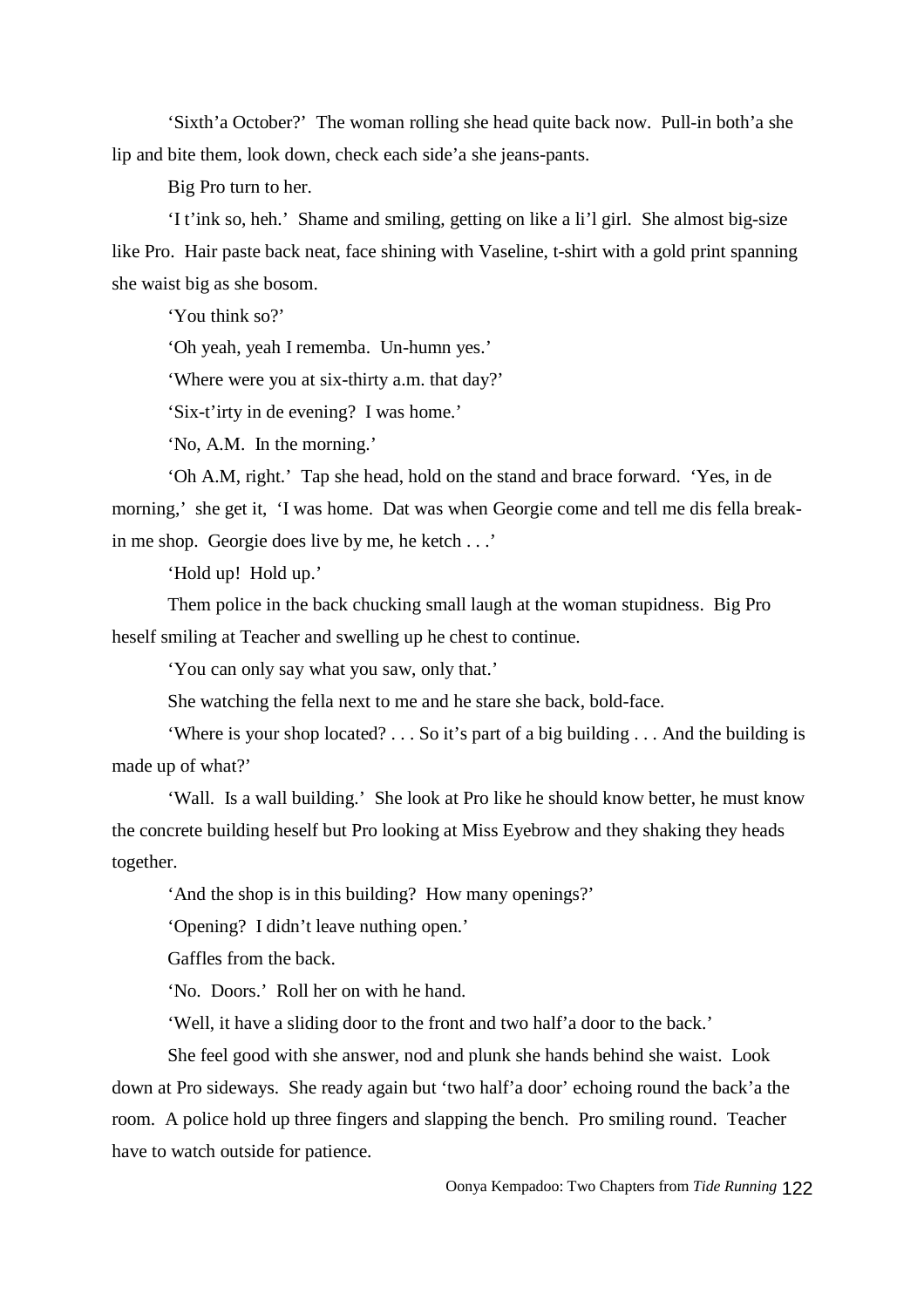'So how many doors? Two half'a doors is the top and bottom of one door and the one in front makes two?'

'Yes!' Like this big police couldn't count. 'Two half'a door . . .' she pointing top and bottom, '... and one in front ...' thumb she hand over a shoulder, '... two door!' She stance waiting, eyes turn up to the ceiling.

'Now, the doors, how do you secure them?'

She wing a look at he and don't answer.

'How do you lock them to secure them?'

'I does just lock them.' She do a key action in front. 'Is a sliding door, I just lock it.' Turn she key again, more firm.

'No, *how* do you lock it?'

She realise he simple now, that's why he smiling so stupid to heself and the fellas in the back laughing at he. Turn square to him, take she hand and draw it out. 'You does have to pull one side across so, to meet the otha side . . .'

Everybody laughing 'cept Teacher and Mr Jacket.

'. . . And then you does just lock it.' She turn the key again. So simple. Turn up she hands.

'*What* are you locking it with? A padlock, a chain?'

'A key! You does lock it with a key!' Do it slow so he can see clearly. Teacher glaring at Big Pro.

'Okay, okay. And the back door, the same?'

'Yeah. A next key.'

'Okay, so the locks are built-in. And what is the front door made of?'

'Glass. Is a glass door.'

'The whole door?'

'Yes. The whole door is glass. Is a glass door.' Draw a big box with she two hand.

'Anything else the door is made up of?'

Teacher take off he spectacle and put down he pen.

'Is a sliding door. It make out'a glass. The whole thing is glass, you could see plain through!' She can't believe that Pro don't know what a sliding door look like. And them jokers starting up again in the back.

'But what is *around* the glass!' He smiling again at Eyebrow. 'The frame, what is the frame made out of? Wood?'

Oonya Kempadoo: Two Chapters from *Tide Running* 123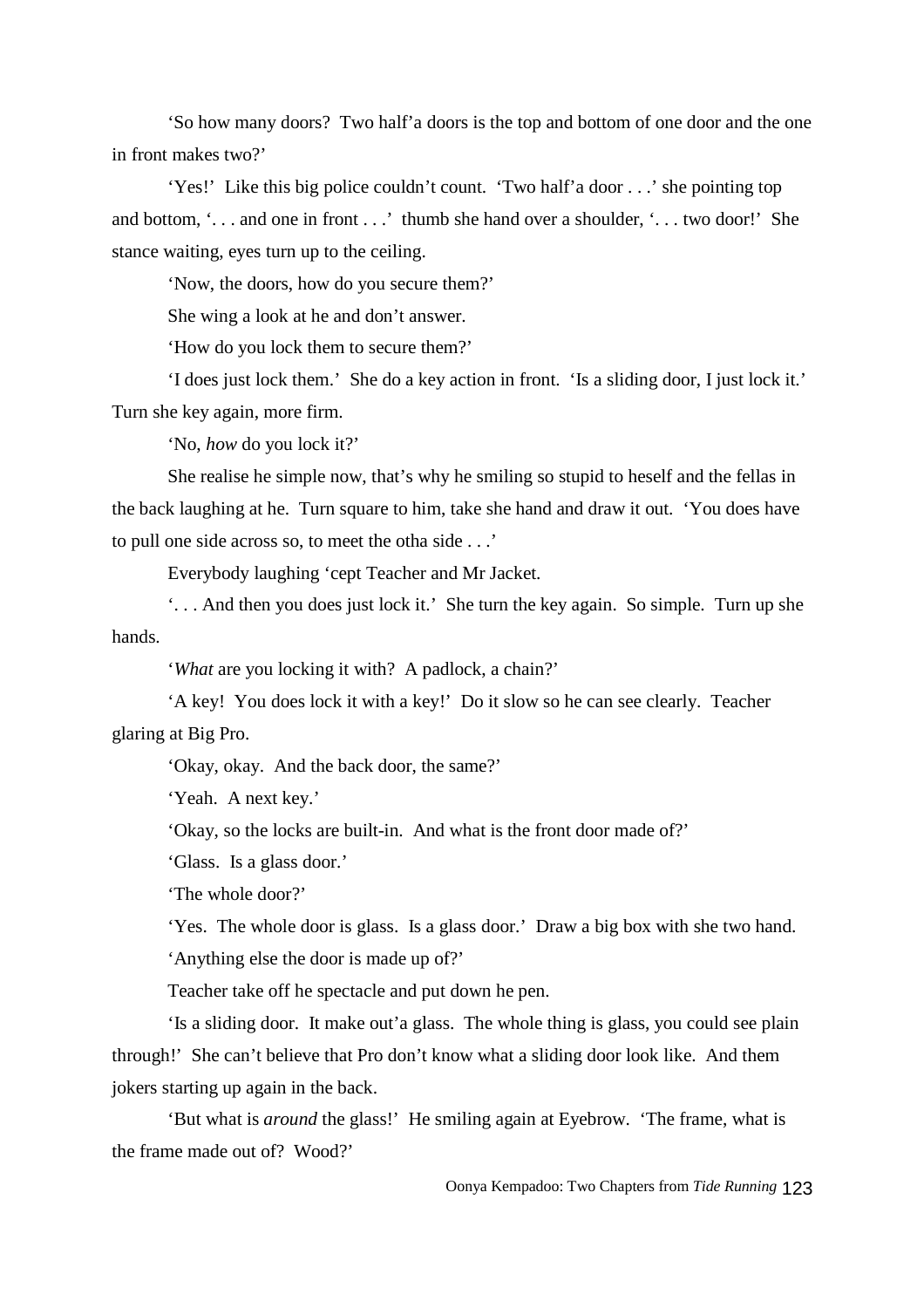She give up trying with him, look to Teacher for help. 'How it can make out'a wood? Is a sliding door. I sure everybody inside'a here know what a sliding door make out'a. Is not wood.'

Teacher refuse to look in she eye.

'Well, what?'

'A silva t'ing what does be round them kind'a door!'

'A metal?'

She fed up. 'Yeah. A silva metal.' Paint it heavy-hand round the door. Done with that.

'Okay, a glass door with a metal frame.' Pro trying to get back serious.

Teacher pick-up he pen but he ain' writing. He looking at Big Pro like he sorry for him. Mr Jacket was listening all the time, acting as if he reading, now he watch Teacher and turn-up he two hand at him. Teacher fedupsie look pass him straight and go back to the sea.

'The back door now. What is that made . . .'

The stupidness I have to stay here and listen at, just to wait for mine to call.

'. . . Do you know Wayne Martin?'

'Look, he right dere.' She fly out a hand at the fella. She waiting again but Teacher take enough.

Mr Jacket stand up. 'Your Worship . . .'

'Yes, I think this is wasting time. The other witness is here?'

'No sir.' Pro mumble, fingering he hat.

'Well, we'll continue this another time . . . and talk to your witness before . . .' Flap he hand from Pro to the lady, '. . . try and . . .'

Pro hold he hat and look down like a small boy. Teacher still flapping he hand and fretting. 'Come down from there . . . You can go.'

She still waiting.

'You can go and sit down.' Chase her from the stand and close he eyes, turn to Miss Eyebrow for her to find a date.

Pro and Miss Eyebrow and the rest'a the class shame for the woman, how she can't even answer a few question. But she ain' shame, she don't feel no how. Must be Pro that do something wrong with he big stupid self.

Midday reach. After I setting there all mornin', all they do is to call me name, make me stand up, Pro rumble something and then they tell me I have to come back again. Again.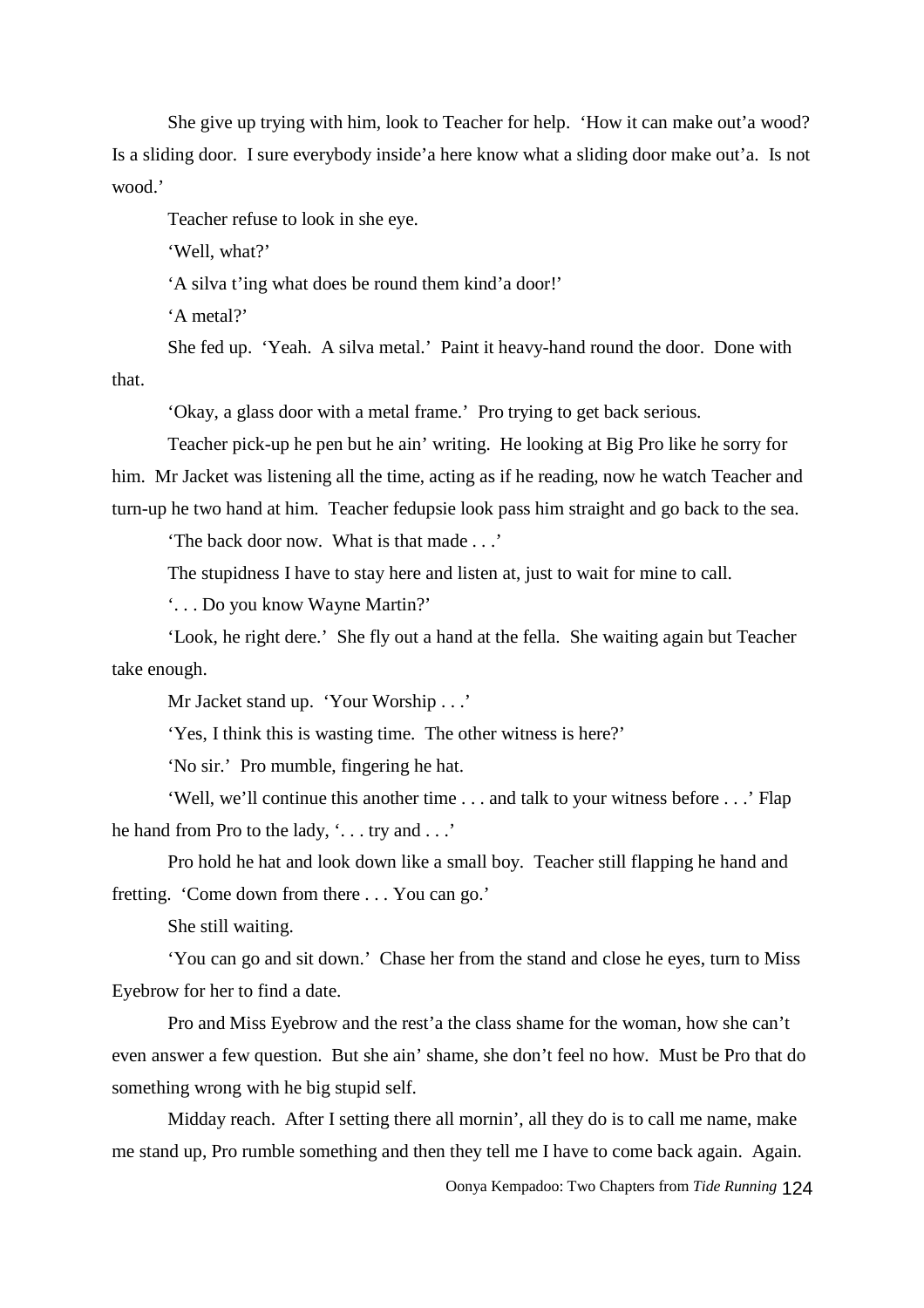I have to come and waste time. Set down on a hard bench, in a choky room breathing full'a hot people and listen to all'a that. For a stupid t-shirt. I have to come back again.